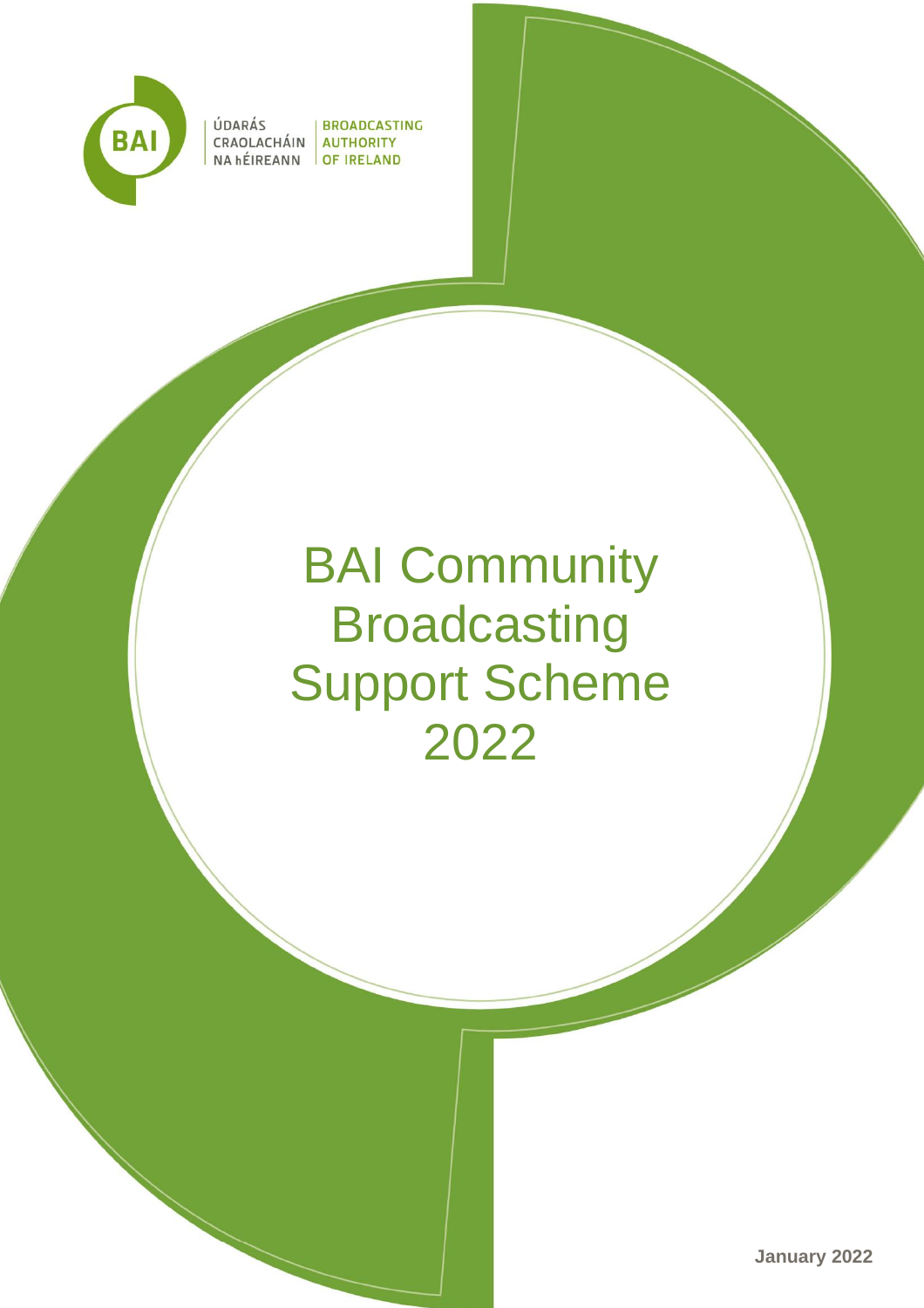The BAI Community Broadcasting Support Scheme offers funding to Community and Community of Interest radio and television broadcasters to enable them to undertake and complete projects aimed at advancing the organisational development of their station.

Organisational development projects can include evaluations of internal processes or external environments, but also governance development and analysis of governance practices, adherence to good financial management practice, the building of strong teams and strong local/community groups and networks, and planning and implementing outreach and engagement initiatives with relevant community groups to ensure that the stations are relevant to the communities they serve. This list is not exhaustive, and stations are invited to submit applications for organisational development projects relevant to them.

## **1. Aims and Objectives of the Scheme**

The aims of the Scheme are to:

- Offer stations the opportunity to source professional advice and support so that they adequately meet the needs of staff, volunteers and the audiences they aim to serve now and in the future.
- Review, and update if necessary, station policies and procedures to help ensure that stations are well governed and have effective procedures and practices in place. These can include for example volunteer policies, financial management handbooks, HR procedures and others.
- Provide training and development opportunities for stations, staff and volunteers to learn from their experiences and that of other stations around the country.
- Improve awareness and implementation of the legal and regulatory codes and standards that stations need to comply with.
- Encourage partnerships between community stations with a view to promote a culture of sharing best practices.

## **2. Funding Available**

• Total funding of €20,000 is being made available to fund reviews under this Scheme. Rounds are run on an open basis; however, the budget will be approved annually (by calendar year).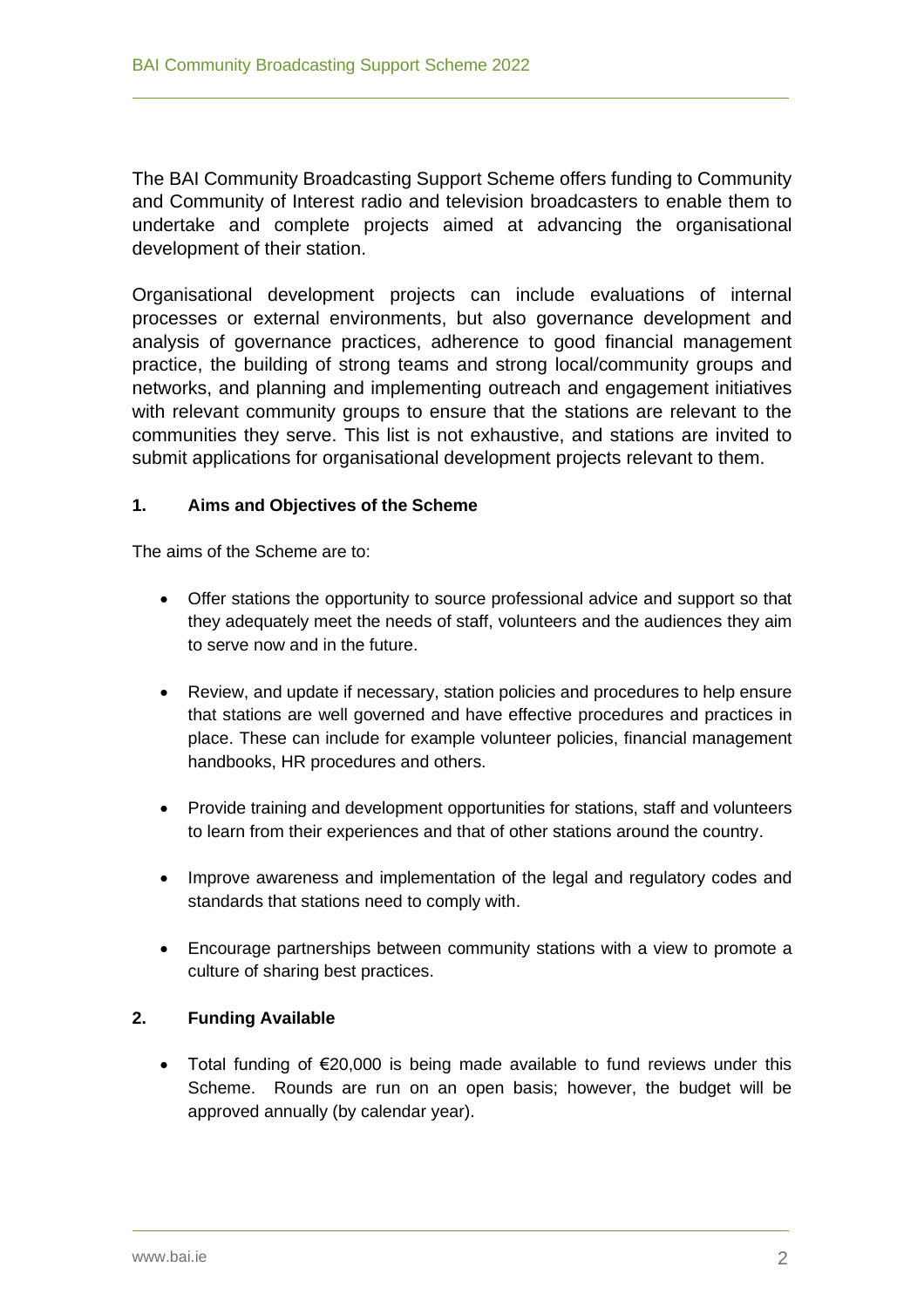- There is no minimum or maximum funding amount that can be applied for as this depends on the scope and type of review being proposed by stations. Applicants should note, however, that funds are limited and that the BAI will endeavour to ensure a proportionate distribution of funds.
- The BAI reserves the right to offer a lower amount of funding to an application than is requested. Where this occurs, the BAI will offer feedback and rationale for this decision.

## **3. The Application Process**

- Applications should be submitted on the Application Form attached in Appendix 1. The Application Form requires certain information under a range of headings to enable the BAI to assess the application. Please ensure all relevant sections are complete.
- Completed Application Forms will be assessed by a panel comprising BAI staff members.

#### **4. Submitting an Application**

- The Application Form should be completed and signed by an authorised person within the station (usually the Station Chairperson or Manager). Only one application per station will be accepted in any calendar year. Joint applications or partnerships will be considered one application on behalf of all stations involved.
- Applications will not be accepted from stations with an open CBSS project.
- Applications must be submitted to the BAI by email to **[cbss@bai.ie.](mailto:cbss@bai.ie)**
- **As this is an open round, applications may be submitted at any stage and there are no closing dates. Please note that the timeline for assessing the applications may vary depending on resource availability and submission date.** Questions or queries about your application can be forwarded by email to **[cbss@bai.ie](mailto:cbss@bai.ie)**.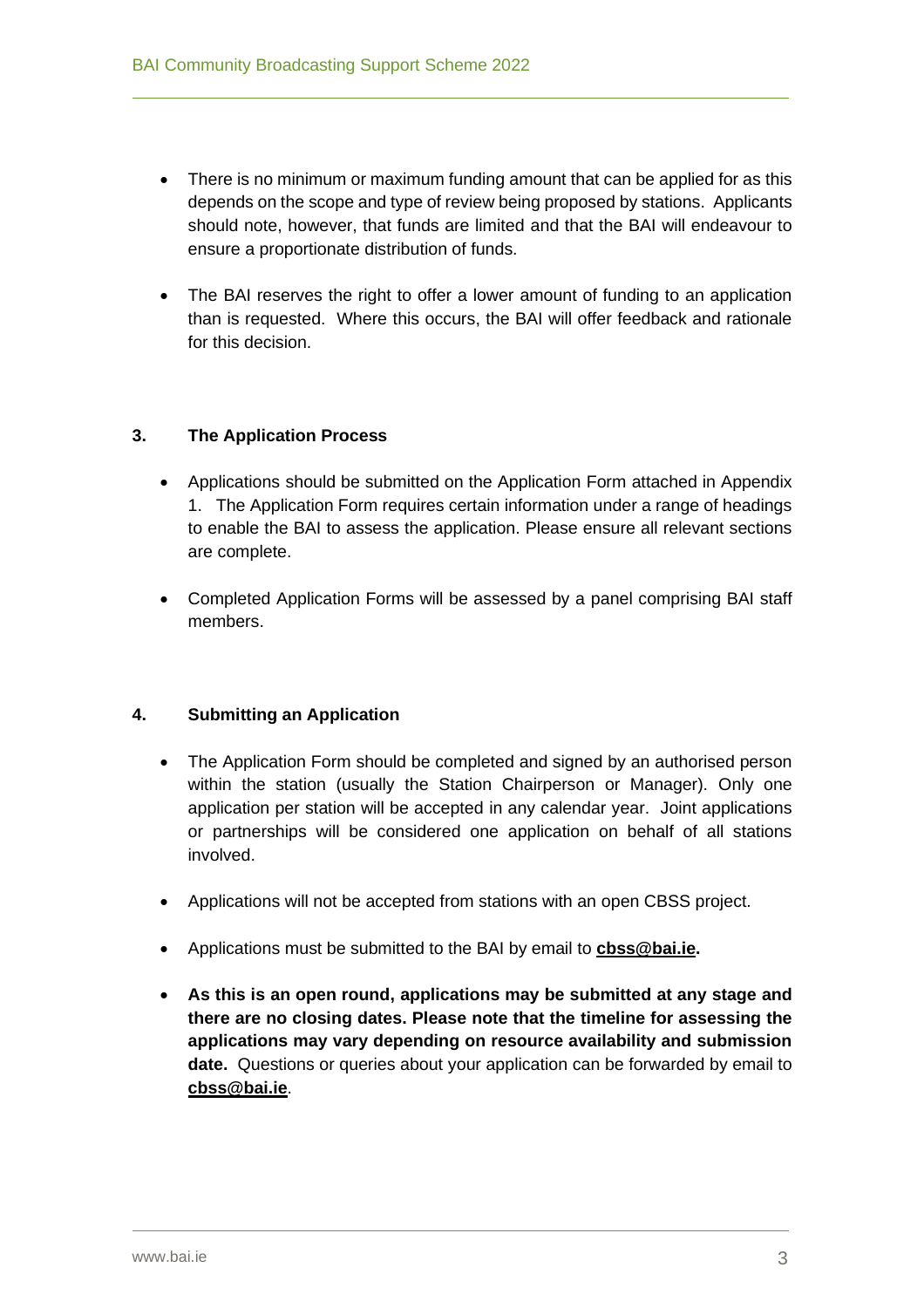#### **5. The Assessment Process**

Completed applications will be assessed using the following criteria.

| <b>CRITERION</b>                                                                                                                                                                                               | % WEIGHTING |
|----------------------------------------------------------------------------------------------------------------------------------------------------------------------------------------------------------------|-------------|
| The work being proposed and the rationale<br>for same. How will it address the<br>organisational development needs of the<br>station? Why and how does this project<br>further the development of the station? | 40%         |
| The qualifications, experience and suitability<br>of the person/company who will complete<br>the work.                                                                                                         | 30%         |
| The proposed budget and the amount of<br>funding being requested from the BAI.<br>Does it represent value for money for both<br>the station and the scheme?                                                    | 30%         |
| Total                                                                                                                                                                                                          | 100%        |

- Applications that are deemed to be incomplete will not be assessed. Applicants will be informed of this decision by the BAI. Applicants may resubmit completed applications at any time.
- Successful Applicants will be offered feedback on their application and offered recommendations on their proposal. It is expected that applicants take BAI recommendations on board. After this stage, applicants will be asked to sign a contract for the drawdown of funding. Funding will generally be released in two stages.
- Unsuccessful Applicants will be offered feedback on their application.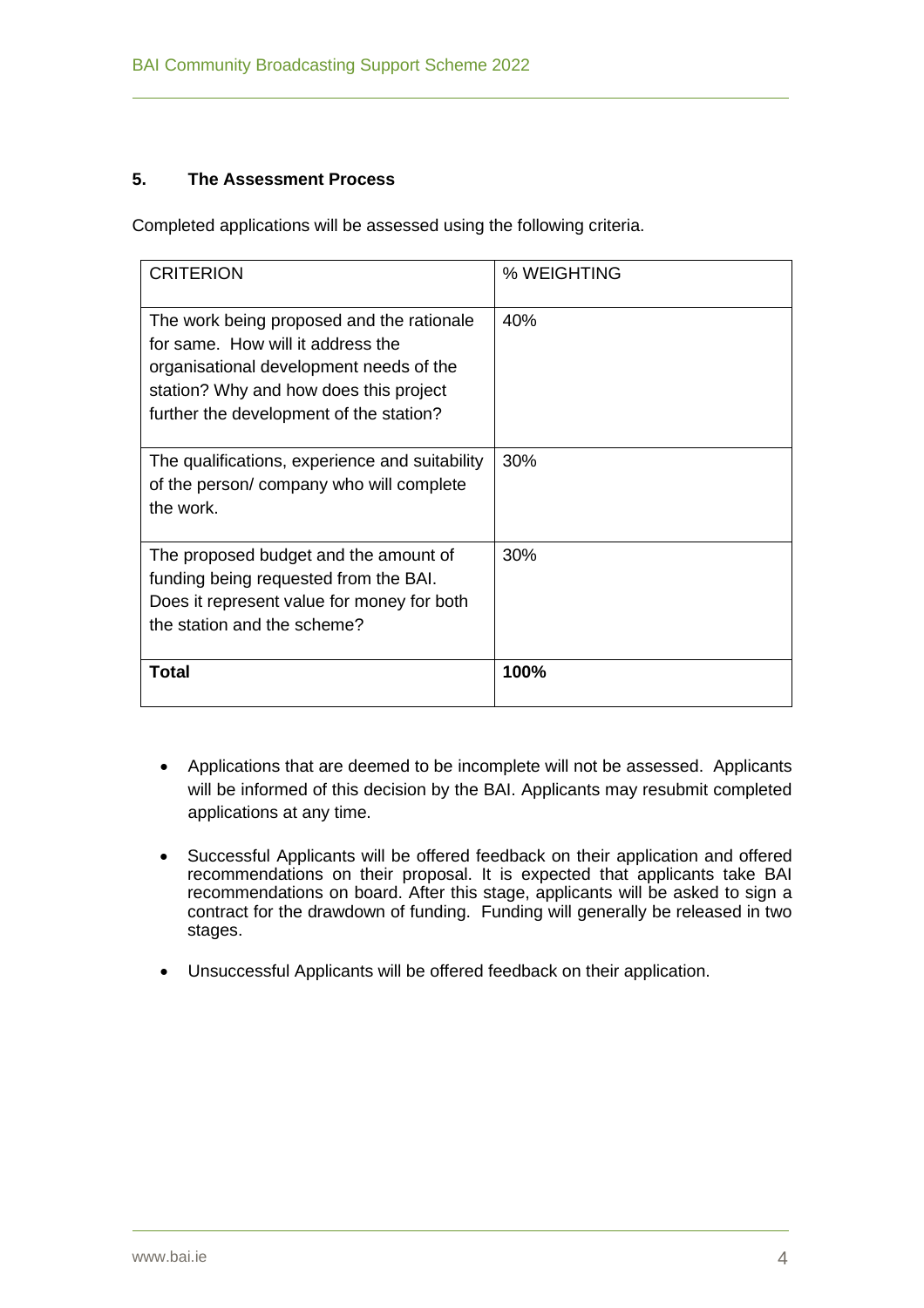## **6. Further reading:**

We would strongly recommend that all applicants consider reading the following documents which may assist them with their applications.

- The BAI Strategy Statement 2021-2023
- The BAI Sectoral Learning and Development Policy

Both of these documents are available on the BAI website.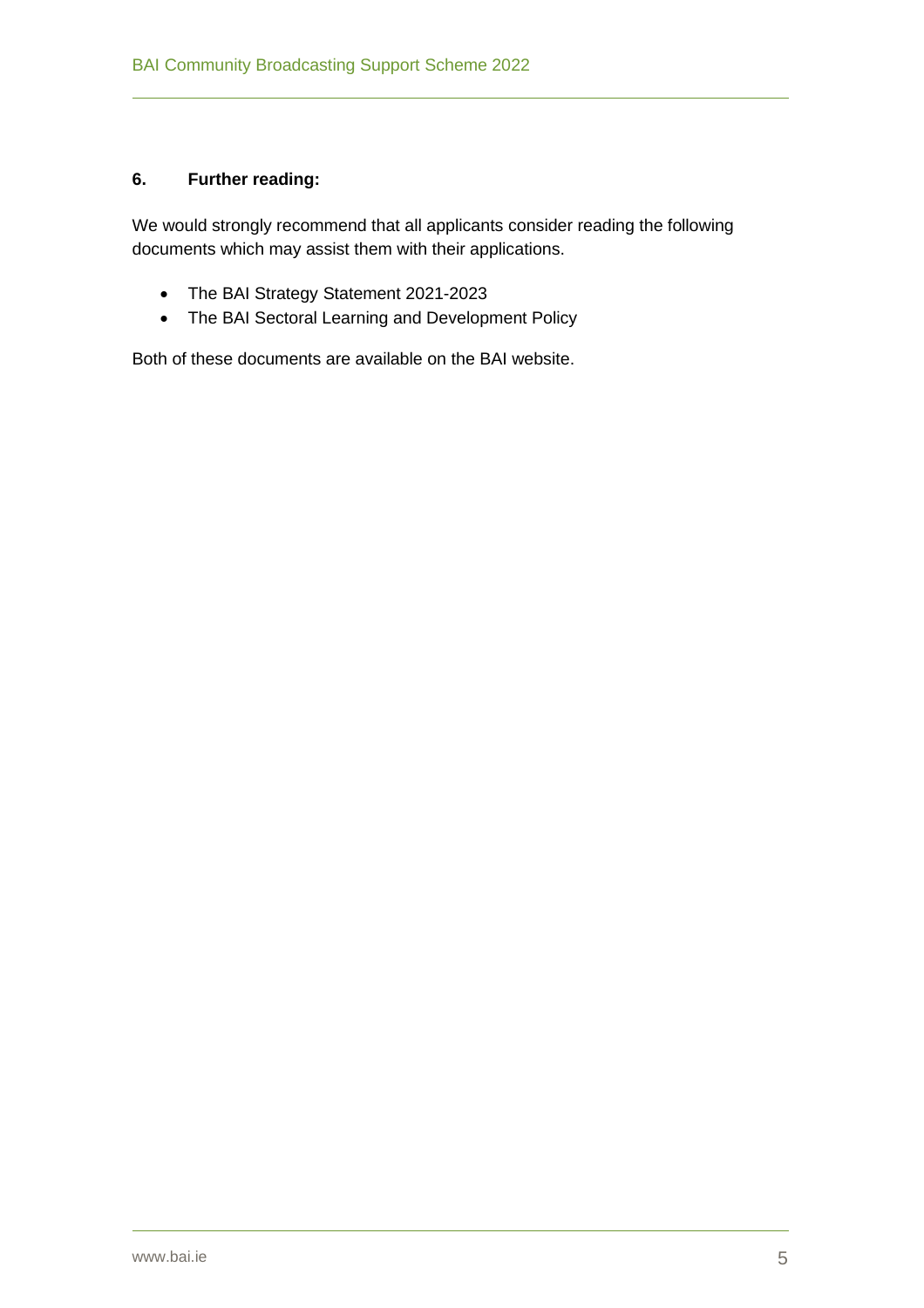**Appendix 1 – Application Form**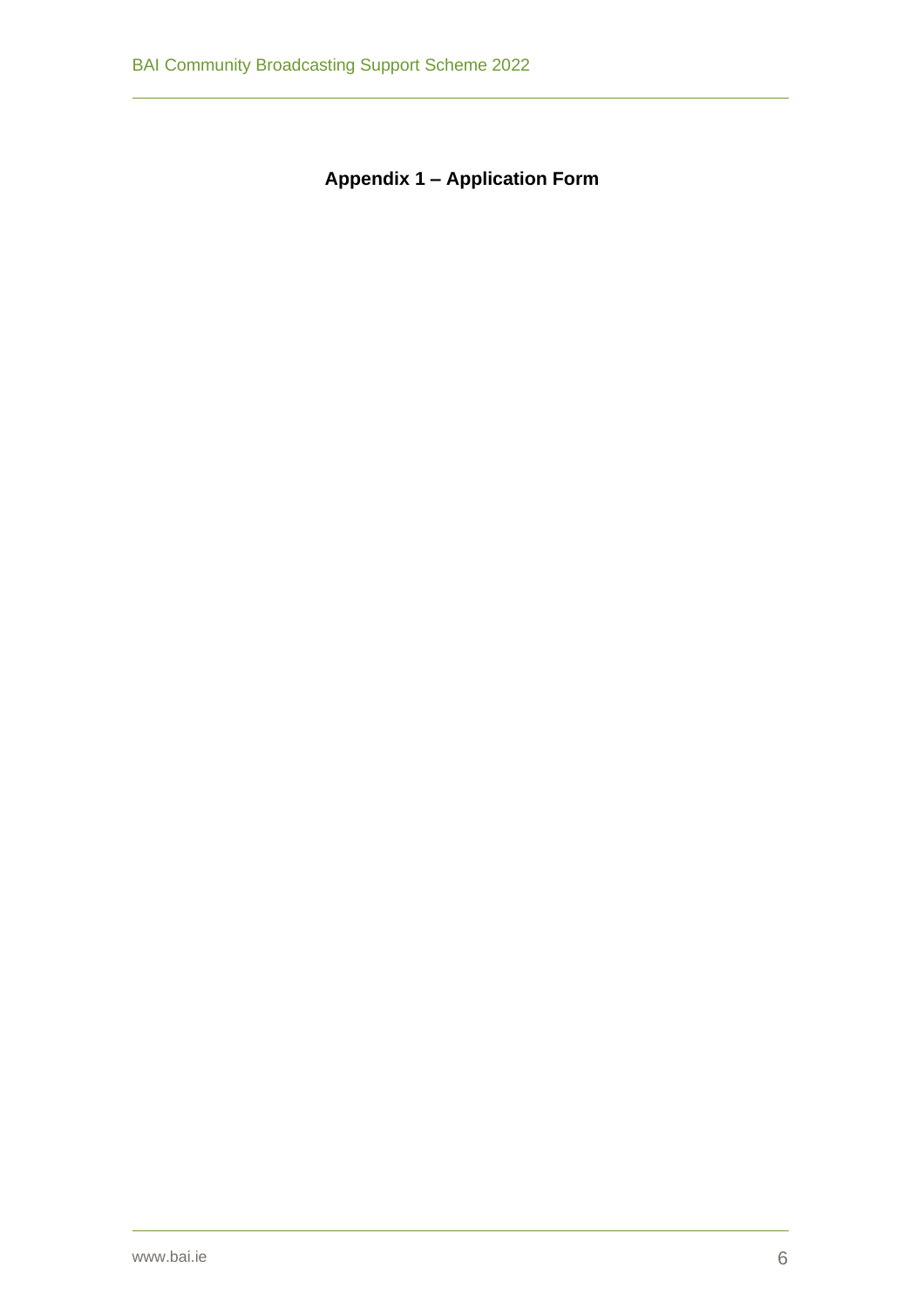## **BAI Community Broadcasting Support Scheme (CBSS) 2022 Application Form**

# **1. Applicant/s**

|     | Joint Application (if yes, please<br>answer 1.2. If no, please proceed to<br>1.3) | Yes | <b>No</b> |  |
|-----|-----------------------------------------------------------------------------------|-----|-----------|--|
| 1.1 | <b>Station Name</b>                                                               |     |           |  |
| 1.2 | Name of joint applicants (for joint<br>application/partnerships)                  |     |           |  |
| 1.3 | Name of station BAI will contract<br>with                                         |     |           |  |
| 1.4 | Contact person for project                                                        |     |           |  |
| 1.5 | Email address                                                                     |     |           |  |
| 1.5 | Phone number                                                                      |     |           |  |
| 1.6 | Postal Address for project                                                        |     |           |  |

## **2. Project Outline**

| 2.1                     | <b>Project Title</b>               |                                |                                                                                     |  |
|-------------------------|------------------------------------|--------------------------------|-------------------------------------------------------------------------------------|--|
|                         |                                    |                                |                                                                                     |  |
| 2.2                     |                                    |                                | Subject of review/evaluation/area for development (please mark relevant box with X) |  |
| Operations              |                                    | Community served by<br>station | Governance                                                                          |  |
| Staff/Volunteer         |                                    | <b>Financial Management</b>    | Legal & Regulatory Codes                                                            |  |
| Other (provide details) |                                    |                                |                                                                                     |  |
| 2.2                     | Overview of the project            |                                |                                                                                     |  |
|                         |                                    |                                |                                                                                     |  |
| 2.3                     | Aims and objectives of the project |                                |                                                                                     |  |
|                         |                                    |                                |                                                                                     |  |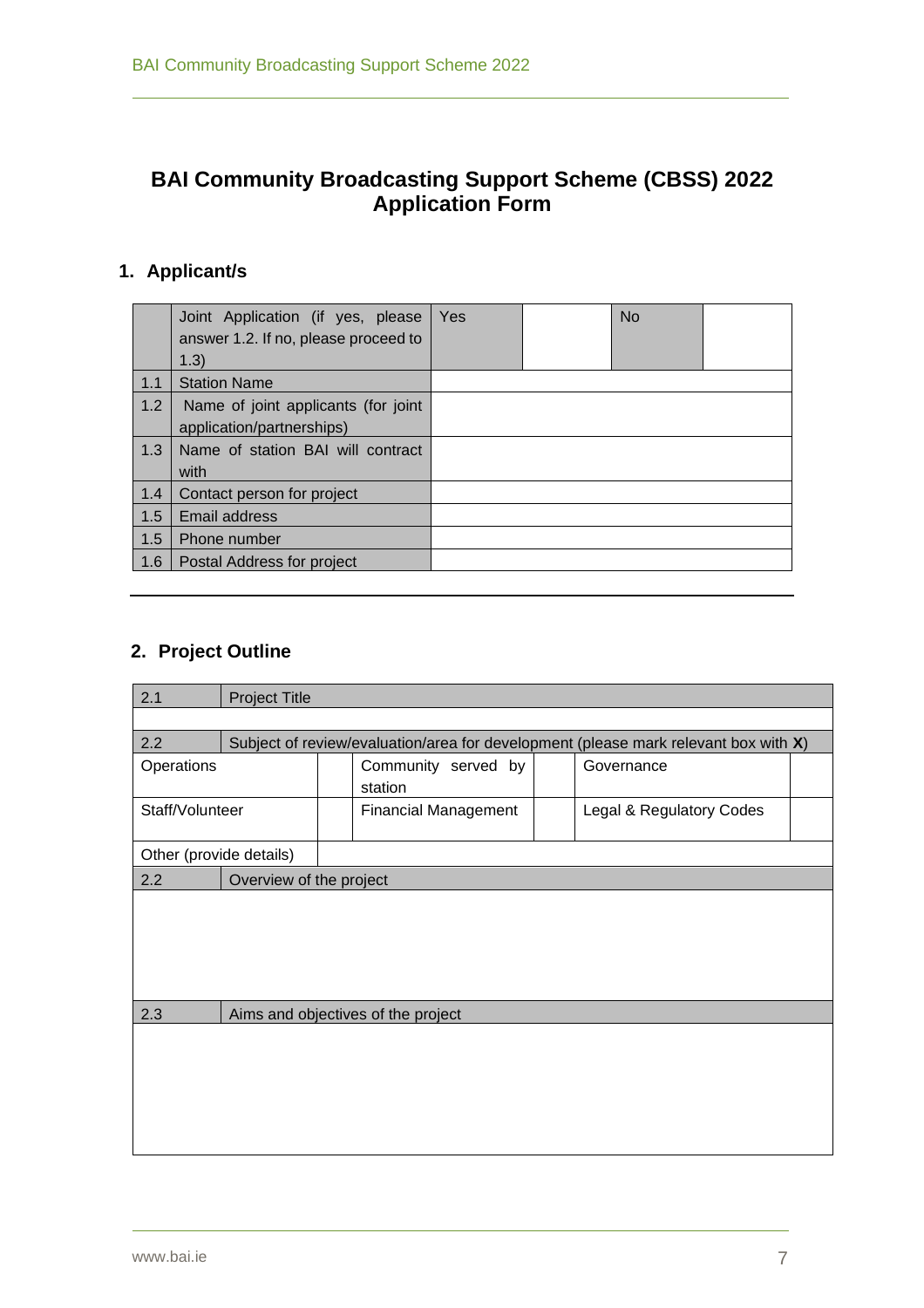| 2.4     | Rationale for why the project is required                               |
|---------|-------------------------------------------------------------------------|
|         |                                                                         |
|         |                                                                         |
|         |                                                                         |
|         |                                                                         |
|         |                                                                         |
| $2.5\,$ | The proposed methodology                                                |
|         |                                                                         |
|         |                                                                         |
|         |                                                                         |
|         |                                                                         |
|         |                                                                         |
| 2.6     | How does the project address the aims and objectives of the Scheme?     |
|         |                                                                         |
|         |                                                                         |
|         |                                                                         |
|         |                                                                         |
| 2.7     | Expected benefits/outcomes                                              |
|         |                                                                         |
|         |                                                                         |
|         |                                                                         |
|         |                                                                         |
| 2.8     | How does this project tie in to the BAI's Strategy Statement 2021-2023? |
|         |                                                                         |
|         |                                                                         |
|         |                                                                         |
|         |                                                                         |
|         |                                                                         |
| 2.9     | Can this work be published/shared with the community sector?            |
|         |                                                                         |
|         |                                                                         |
|         |                                                                         |
|         |                                                                         |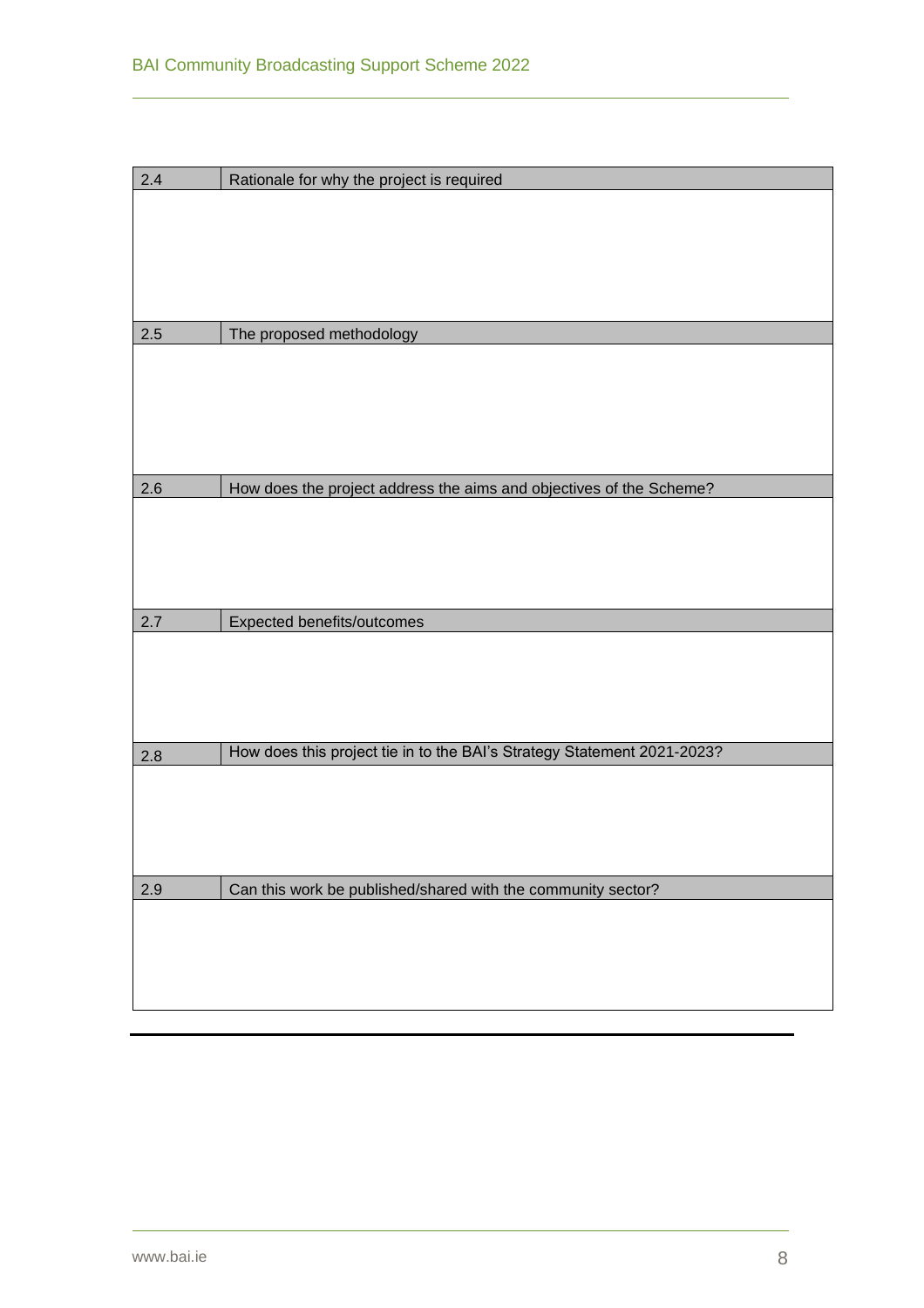# **3. Personnel and details of Partnership (if applicable)**

| 3.1 | Name of Independent Project Manager/Person who will complete work and details of relevant<br>experience/expertise                                               |
|-----|-----------------------------------------------------------------------------------------------------------------------------------------------------------------|
|     |                                                                                                                                                                 |
|     |                                                                                                                                                                 |
|     |                                                                                                                                                                 |
| 3.2 | Details of other relevant personnel                                                                                                                             |
|     |                                                                                                                                                                 |
|     |                                                                                                                                                                 |
|     |                                                                                                                                                                 |
| 3.3 | Names of partners involved in project and nature of their contribution                                                                                          |
|     |                                                                                                                                                                 |
|     |                                                                                                                                                                 |
|     |                                                                                                                                                                 |
| 3.4 | Outline rationale for this partnership, for example, how does the project benefit all partners<br>involved (only applicable to joint applications/partnerships) |
|     |                                                                                                                                                                 |
|     |                                                                                                                                                                 |
|     |                                                                                                                                                                 |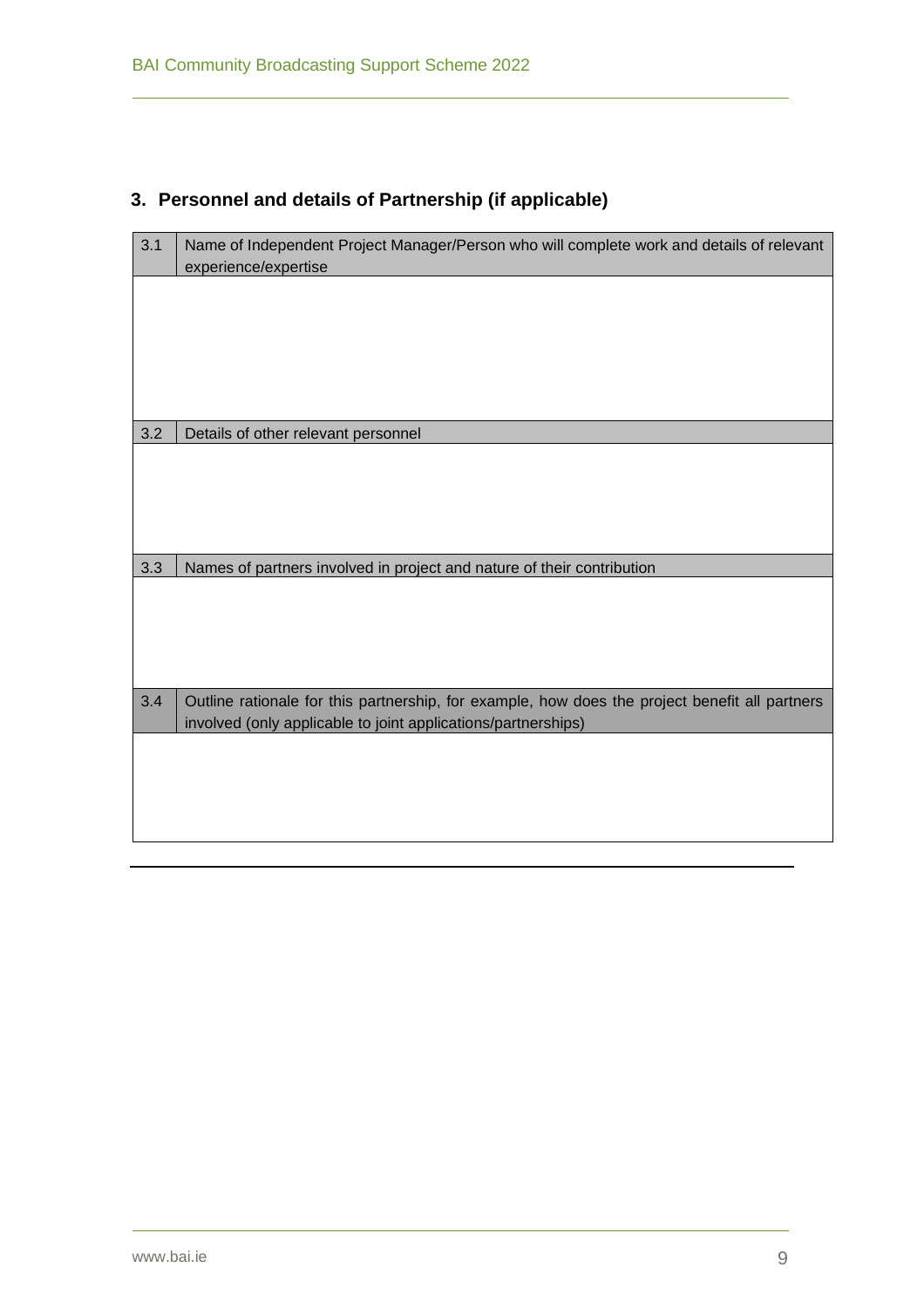## **4. Project Plan**

## **Please include information for each stage of the project using the template below**

| Date/Timeframe                                                                                  | <b>Element of Work</b>           | <b>Number of</b><br><b>Days</b> | <b>Deliverables</b>                                                                                                                                                           |
|-------------------------------------------------------------------------------------------------|----------------------------------|---------------------------------|-------------------------------------------------------------------------------------------------------------------------------------------------------------------------------|
| <b>Start Date</b><br>(approximate date<br>for beginning of<br>contract<br>negotiation)          | Contract negotiation             |                                 | - Satisfactory delivery of all<br>relevant information and<br>documentation required for<br>finalisation of contract (as<br>per schedule 1 and 2 of the<br>template contract) |
|                                                                                                 |                                  |                                 |                                                                                                                                                                               |
|                                                                                                 |                                  |                                 |                                                                                                                                                                               |
|                                                                                                 |                                  |                                 |                                                                                                                                                                               |
|                                                                                                 |                                  |                                 |                                                                                                                                                                               |
|                                                                                                 |                                  |                                 |                                                                                                                                                                               |
|                                                                                                 |                                  |                                 |                                                                                                                                                                               |
|                                                                                                 |                                  |                                 |                                                                                                                                                                               |
| <b>End Date</b><br>(approximate date<br>for submission of<br>deliverables for<br>final payment) | <b>Submit Final Deliverables</b> |                                 | - Project Evaluation/Report<br>and Recommendations<br>- Final Accounts<br>Independent Accountant's<br>۰.<br>Report<br>- Contractor Statement of<br>Compliance                 |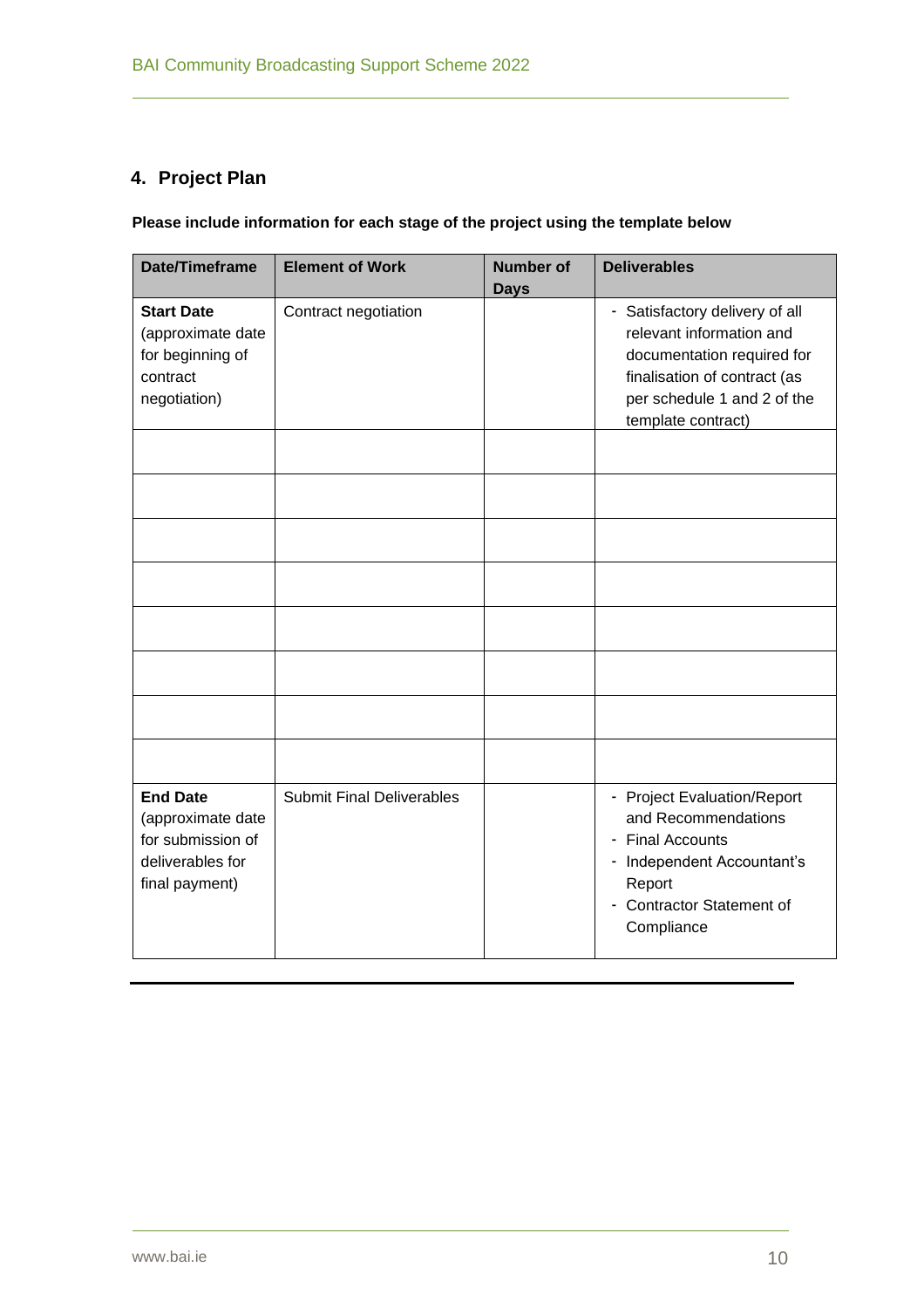## **5. Budget<sup>1</sup> and Finance Plan**

| <b>Project Budget</b>      |                  |                     |                   |  |
|----------------------------|------------------|---------------------|-------------------|--|
| <b>Description</b>         | <b>Unit Cost</b> | <b>No. of Units</b> | <b>Total Cost</b> |  |
|                            |                  |                     |                   |  |
|                            |                  |                     |                   |  |
|                            |                  |                     |                   |  |
|                            |                  |                     |                   |  |
|                            |                  |                     |                   |  |
|                            |                  |                     |                   |  |
| Final Accounts (mandatory) |                  |                     |                   |  |
| <b>Total Budget</b>        |                  |                     |                   |  |

| <b>Project Finance Plan</b> |        |                            |  |
|-----------------------------|--------|----------------------------|--|
| <b>Source</b>               | Amount | <b>Percentage of Total</b> |  |
| <b>BAI</b>                  | €∙     |                            |  |
| $\bullet$ [Co-Funder]       | €∙     |                            |  |
| $\bullet$ [Co-Funder]       | €∙     |                            |  |
| <b>Total</b>                | €∙     | 100%                       |  |

## **6. Freedom of Information**

The Broadcasting Authority of Ireland (BAI) undertakes to use its best endeavours to hold confidential any information provided by you in this proposal subject to the BAI's obligations under law, including under the Freedom of Information Act 2014. Should you wish that any of the information supplied by you in this proposal should not be disclosed because of its sensitivity, you should, when providing the information, identify the same and specify the reasons for its sensitivity. The BAI will consult with you about this sensitive information before making a decision on any Freedom of Information request received.

## **7. Data Protection**

The Broadcasting Authority of Ireland shall comply with their obligations under the Data Protection Bill 2018 and any other applicable data privacy laws and regulations.

<sup>1</sup> If you are registered for VAT please submit this exclusive of VAT cost. If you are not registered (i.e. VAT is not reclaimable by you) then you may include the VAT cost in relevant line items. Please make it clear in the unit description that VAT is included and identify the rate being applied.